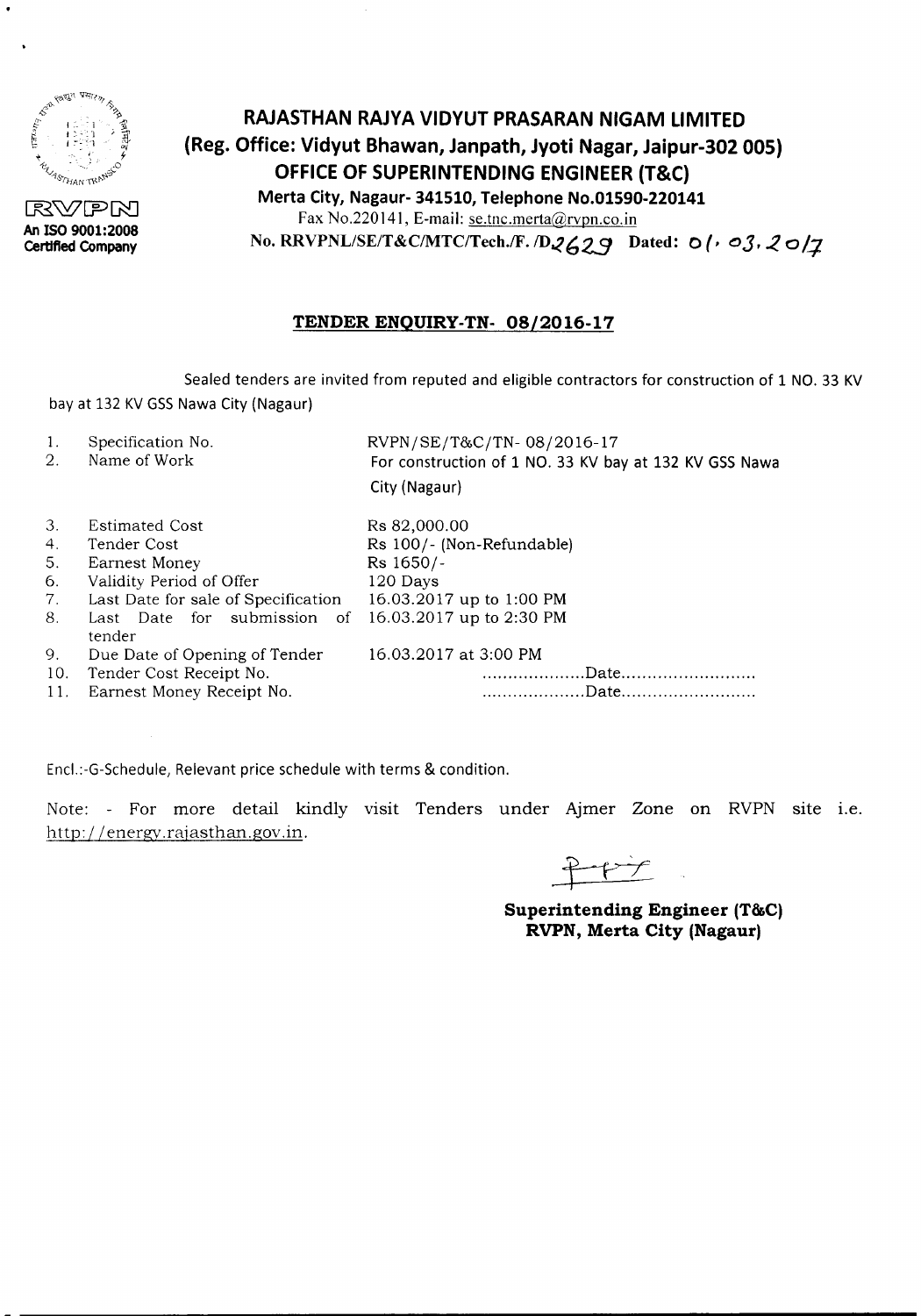### TERMS AND CONDITIONS

- 1. **Qualifying Requirement**: Only those firms who have completed construction of any 220/132 KV GSS on labour contractor of minimum of Rs 5.0 Lacs and have completed within the contract time of the work order in last two year will be qualified for tender. A completion certificate issued by authority not below the rank of Superintending Engineer is to be enclosed as proof of qualification.
- 2. The tender should be addressed to the Superintending Engineer (T&C), RVPN, Merta City having office at 400 KV GSS, Ren Road, Merta City(Nagaur).
- 3. Besides above, only such contractors should apply, who are already registered with provident fund Commissioner. The copy of certificate in this respect should be attested by Notary Public and signed by the bidder or by authorized representative of the firm.

## *4. RAJASTHAN VALUE ADDED TAX, LEVIES*& *DUTIES:*

- a) In accordance with the scope of works, this is a labour contract of erection from the "FREE ISSUE" material, hence no VAT will be leviable. However tax on such labour contracts if levied, shall be to the Contractor's account.
- b) Service Tax: The tenderer shall quote the prices inclusive of applicable service tax. Any liability towards service tax, if arises/applicable, inclusive of cost of material to be supplied by RVPN free of cost, shall be to the firms account. The tenderer shall give service tax registration number. Any statutory variation in service tax will be to contractor's accounts.
- c) Work Contract Tax: The work contract tax will be deducted at the applicable laws on the value of erection, testing & commissioning activities. Any liability arising on A/c of work 10 contract tax will be to the contractor's account. Any statutory variation in the work contract tax will be to the contractor's accounts.
- d) Income Tax: If any income tax, surcharge on income tax or any other corporate tax is attracted under the law then the same shall be paid by him as per Government rules / deducted from his bills / invoices at the prevailing rate and if such tax is not applicable, then the contractor can claim reimbursement of the same from the relevant competent authority. However necessary TDS certificate(s) shall be issued by Nigam's paying Authority.
- 5. The tender along with relevant documents as per eligibility criteria shall be submitted in closed/sealed envelope duly super scribe as "Tender for construction of 1 NO. 33 KV bay at 132 KV GSS Nawa City (Nagaur)".
- 6. The under signed does not bind himself to accept the lowest or any other tender and Reserve the right to reject any or all tender's without assigning any reason thereof
- 7. The quoted rates shall be valid for 120 days from the date of opening tenders.
- 8. The work shall be completed as per "G" schedule within 45 days from the date of placing of work order/LOI or date of issue of layout.
- 9. 90% payment shall be arranged/released as per Nigam's payment policy on completion of work as per specification through RTGS by the. Accounts Officer (T&C), RVPN, Merta City after receipt of verified bills/Invoice by the consignee.
- 10. All addition and/or alterations in the tender must beclearly initialed.
- 11. The Rate's should be quoted the FIRM prices inclusive of all taxes and duties, insurance, and other related cost both in words and figures.
- 12. All the documents issued; shall be submitted by the Tenderer duly filled up in all respect with sealand signature on each page.
- 13. Tender received late due to any reason or which are incomplete shall not be accepted for consideration,
- 14. Quantity of items may vary at the time of placement order.
- 15. Balance IO % payment will be released after 3 month from the date of satisfactory completion of work.
- 16. The Tenderer will have to deposit Tender cost by cash and EMD by cash/DD in favour of Account Officer (T&C) RVPN, Merta City.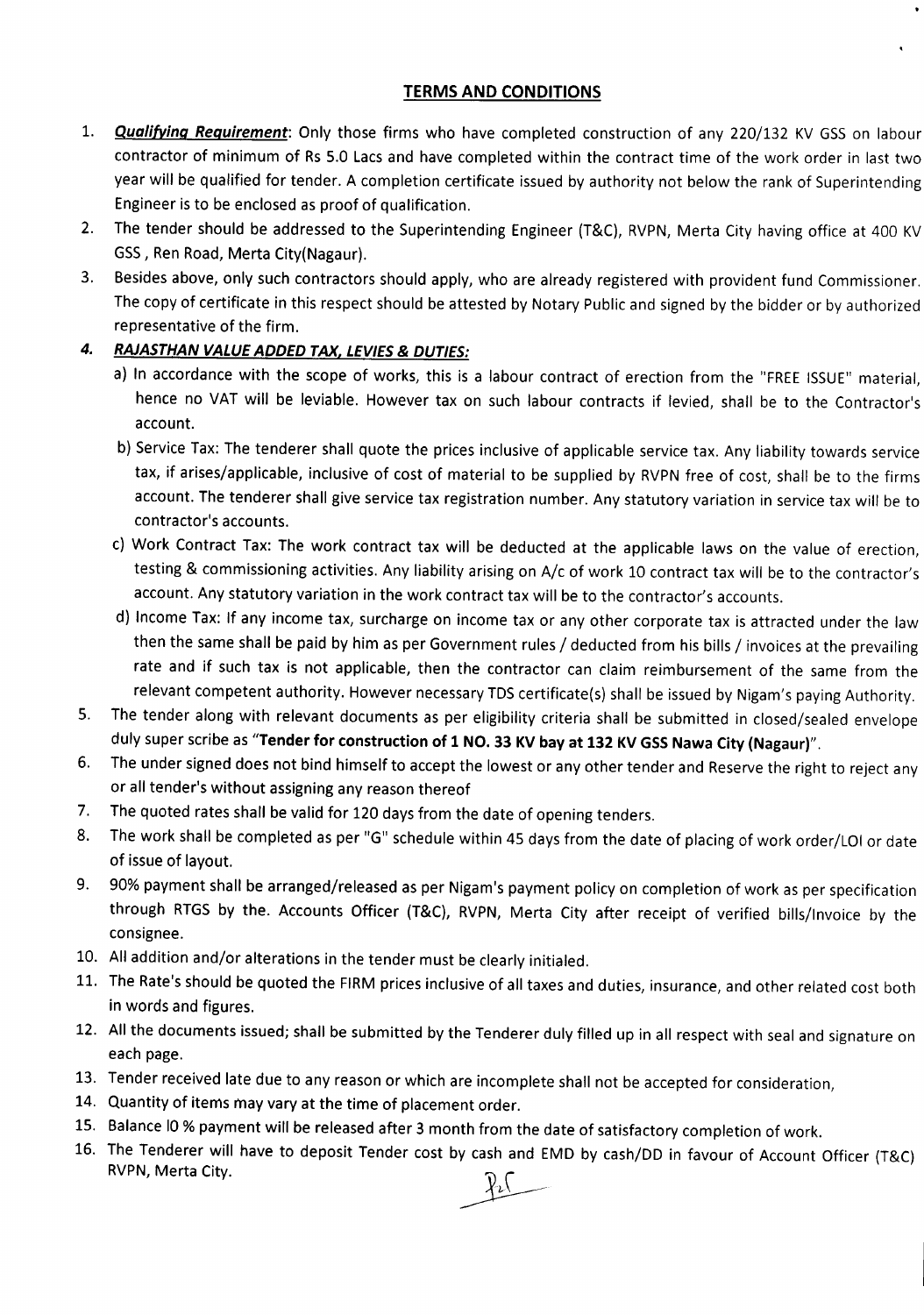### **PRICE SCHEDULE**

### **Name of work: Construction of 1 NO. 33 KV bay at 132 KV GSSNawa City (Nagaur)**

Nameof firm/Tenderer: - ..

| Description of Work                                                 | Rate as<br>per G- | % Above/Below<br>Rate as per G- | Amount in Rs.<br>Above/Below Rate as | Total Price (2+4) |
|---------------------------------------------------------------------|-------------------|---------------------------------|--------------------------------------|-------------------|
|                                                                     | Schedule          | Schedule                        | per G-Schedule                       |                   |
|                                                                     |                   |                                 |                                      |                   |
| Construction of 1 NO. 33 KV bay at<br>132 KV GSS Nawa City (Nagaur) | 51403.00          |                                 |                                      |                   |

Total Rs(in Words) ..

1. I/ We have read all terms and conditions of the relevant Tender Enquiry against TN No. 08/2016-17. These are acceptable to us.

2. Our Offer is valid for 120 days from the date of opening of tenders.

3. The work shall be completed within stipulated period and as per instructions/letter of the Work In-Charge.

4. The quoted rate is firm in all respect till completion of work including of insurance charges, all taxes & duties

5. Safe execution of work shall be our responsibility.

6. We shall be responsible for any "Fatal" or "Non-Fatal" accident taking placedue to our negligence.

| Date |  |  |
|------|--|--|
|      |  |  |

Date\_\_ / \_\_ I \_ Signature \_

Place Nameof Signatory \_

Phone/ Mobile / Fax \_ Nameof Firm, \_

Address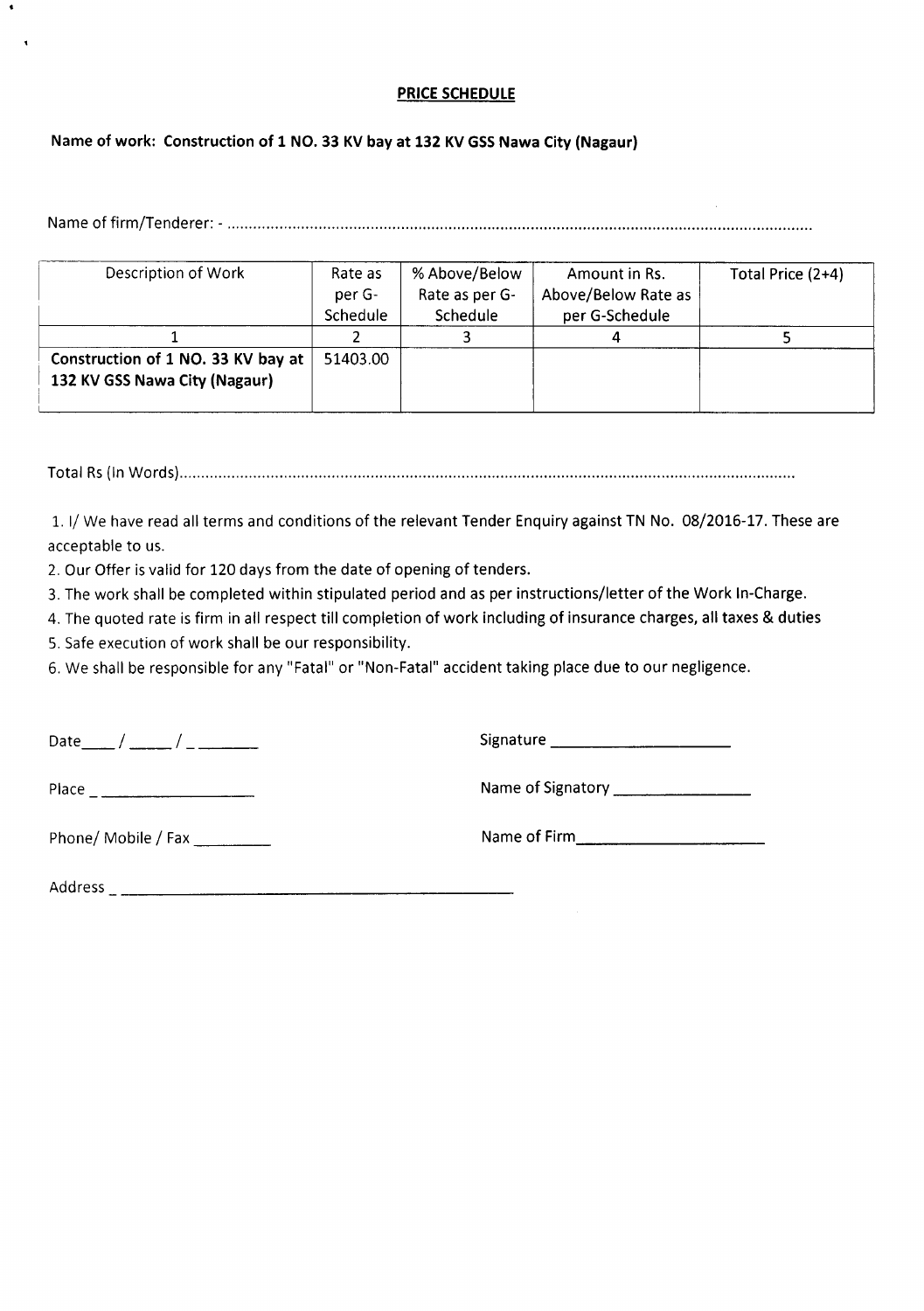#### **G-SCHEDULE**

1.Name of Work: Construction of 01 Nos. 33 KV Feeder Bay at 132 KV GSS Nawacity (Deposite work)

 $\hat{G}$  and  $\hat{G}$ 

 $\bar{t}$ 

|                |                    | 2.BSR :- RVPN/SE(SSPC)XEN(TK)/BSR/A1/D.21 dated 04.04.2011                                                                                                                                                                                                                                                                                                                                                                                                                                                                                                                                                                                                                                                                                                                                                                                                                                                                                                       |            |                     |              |                     |
|----------------|--------------------|------------------------------------------------------------------------------------------------------------------------------------------------------------------------------------------------------------------------------------------------------------------------------------------------------------------------------------------------------------------------------------------------------------------------------------------------------------------------------------------------------------------------------------------------------------------------------------------------------------------------------------------------------------------------------------------------------------------------------------------------------------------------------------------------------------------------------------------------------------------------------------------------------------------------------------------------------------------|------------|---------------------|--------------|---------------------|
| S.<br>NO.      | <b>BSR</b><br>Ref. | <b>PARTICULARS</b>                                                                                                                                                                                                                                                                                                                                                                                                                                                                                                                                                                                                                                                                                                                                                                                                                                                                                                                                               | UNIT       | <b>UNIT</b><br>RATE | QTY.         | <b>AMOUNT</b>       |
| $\mathbf{1}$   | 1                  | <b>EARTH MESH WORK</b>                                                                                                                                                                                                                                                                                                                                                                                                                                                                                                                                                                                                                                                                                                                                                                                                                                                                                                                                           |            |                     |              |                     |
|                | $1(A-1)$           | Laying of earth mesh with 25mm/28mm dia , M.S. Rod at depth Of 0.80 metre<br>from top of foundation including excavation ofTrench of required depth and<br>backfilling of the same transporta- tion of M.S.Rods from site store to locations,<br>welding of M.S.Rod along the length, at crossings and with earth electrodes as<br>per drawing application of bitumen compound and covering with bitumen<br>impregnated tape on all welded joints, for the type of soil prevalent at 0.80 metre<br>below top level of foundations (M.S.Rod of above sizes & M.S.Flat required shall<br>be made available by RVPN)                                                                                                                                                                                                                                                                                                                                                |            |                     |              |                     |
|                |                    | a) In case electricity is made available by RVPN without charges                                                                                                                                                                                                                                                                                                                                                                                                                                                                                                                                                                                                                                                                                                                                                                                                                                                                                                 |            |                     |              |                     |
|                |                    | i) Normal dry soil                                                                                                                                                                                                                                                                                                                                                                                                                                                                                                                                                                                                                                                                                                                                                                                                                                                                                                                                               | Mtr.       | 18.00               | 100          | 1800.00             |
|                |                    | ii) Hard soil/Murram/Black cotton soil                                                                                                                                                                                                                                                                                                                                                                                                                                                                                                                                                                                                                                                                                                                                                                                                                                                                                                                           | Mtr.       | 19.00               | 100          | 1900.00             |
| $\overline{2}$ |                    | Laying of earthing risers of 50x6mm/50x10mm/50x12mm size M.S.Flat at a<br>depth of 0.80 metre from top level of foundations, Including excavation of<br>trench of required depth and backfilling of the same, transportation of M.S.Flat<br>from site store to location preparation of risers, bending as per requirement<br>(after heating if necessary), fixing on and welding/bolting to equipment/ structure<br>abd oeajs if structures, laying in the trench, welding to the earth mesh of M.S.<br>$1(B-1)$ Rod as per drawing including welding of extra length of M.S.Flat if required,<br>application of bitumen compound and covering with bitumen impregnated tape on<br>all welded joints, painting of all surface of risers above ground level with red<br>oxide and green paint, for the type of soil prevalent at 0.80 metre below top level<br>of foundations (M.S.Rod of above Sizes & M.S. Flat as required shall be made<br>available by RVPN) |            |                     |              |                     |
|                |                    | a) In case electricity is made available by RVPN without charges                                                                                                                                                                                                                                                                                                                                                                                                                                                                                                                                                                                                                                                                                                                                                                                                                                                                                                 |            |                     |              |                     |
|                |                    | i) Normal dry soil                                                                                                                                                                                                                                                                                                                                                                                                                                                                                                                                                                                                                                                                                                                                                                                                                                                                                                                                               | Mtr.       | 20.00               | 100          | 2000.00             |
|                |                    | ii) Hard soil/Murram/Black cotton soil                                                                                                                                                                                                                                                                                                                                                                                                                                                                                                                                                                                                                                                                                                                                                                                                                                                                                                                           | Mtr.       | 21.00               | 100          | 2100.00             |
| 3              | $1(C-1)$           | Placing/Driving of earth electrode of 25/28mm dia M.S.Rod of Length 3.30<br>meters (approx) to a depth of 3.80 meters from the top Level of foundation<br>including excavation of pit as required and back filling of the same,<br>transportation of M.S.Rod from site store to locations, cutting of M.S.Rod to<br>desired length preparation of one end as spike if necessary, welding of earth<br>electrode to earth mesh of M.S. Rod as per drawing, application of bitumen<br>compound and covering with bitumen impregnated tape on all welded joints for<br>the type of soil prevalent at 3.80 meters below top level foundations (M.S.Rod of<br>above sizes & M.S.Flat as required shall be made availa-ble by RVPN)                                                                                                                                                                                                                                     |            |                     |              |                     |
|                |                    | a) In case electricity is made available by RVPN without charges                                                                                                                                                                                                                                                                                                                                                                                                                                                                                                                                                                                                                                                                                                                                                                                                                                                                                                 |            |                     |              |                     |
| 4              | 2                  | ii) Hard soil/Murram/Black cotton soil<br><b>ERECTION OF SUB-STATION STEEL STRUCTURES columns, Beams</b><br>, lighting mast and equipment structures (excluding Circuit Breakers and nuts &<br>bolts, washers etc from site store to locations Their assembly, placing on<br>foundation, fixing of template, with Foundation, fixing of template,. with<br>foundation bolts as required Leveling and preparing for grouting as required but<br>excluding Grouting, erection after grouting and tightening & punching of nuts<br>& bolts. (Maximum height of structures up to 20 meters)                                                                                                                                                                                                                                                                                                                                                                          | Nos.<br>MT | 250.00<br>1744.00   | 6<br>10      | 1500.00<br>17440.00 |
| 5              | 3                  | <b>BUS-BAR WORK:</b>                                                                                                                                                                                                                                                                                                                                                                                                                                                                                                                                                                                                                                                                                                                                                                                                                                                                                                                                             |            |                     |              |                     |
|                | 3(A)               | STRINGING of 220KV, 132KV, 33KV & 11KV Bus Bar of<br><b>ACSR</b><br>Insulator and tension<br>conductor, including transportation of conductor, disc<br>hardware from site stores to location laying And cutting required length of<br>conductor, cleaning and assembly of disc insulators as required along with fitting<br>of bolted type or compression tape tension hardware as made available<br>(compression machine shall be provided by RVPN on rent free basis) making up<br>at one end, stringing of conductors between the beams with specified sag and<br>tension, also equalizing sag and fitting spacer T-Clamps for twin conductor for<br>three plates of conductors in each bus-section                                                                                                                                                                                                                                                           |            |                     | $\mathbf{1}$ | 875.00              |
|                |                    | i) Single ACSR Panther                                                                                                                                                                                                                                                                                                                                                                                                                                                                                                                                                                                                                                                                                                                                                                                                                                                                                                                                           | Sec.       | 875.00              |              |                     |

Mag

 $\mathscr{B}$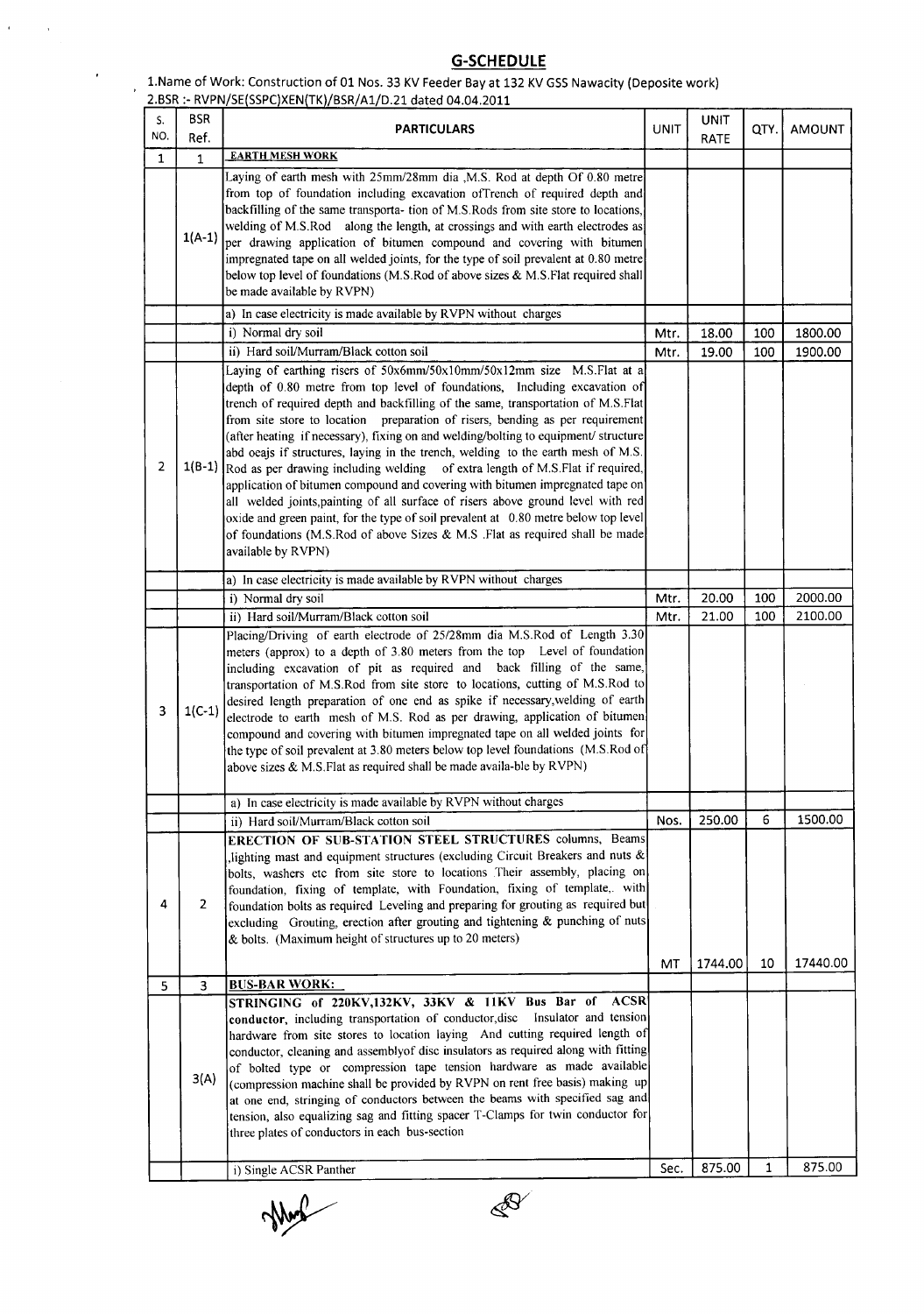| 6              | 3(B)           | ii) Single ACSR Zebra<br>JUMPERS OF ACSR conductor (3 nos Y- type) between bus To equipment or<br>between equipment to equipment or between bus, including transportation of<br>conductor, disc insulators and hardware from site stores to locations, cleaning<br>and assembly of disc insulators as required along with fitting of suspension hard-<br>ware and erection as required, cutting required length of conductor making<br>connections, fixing of spacers & spacer T-Clamps as required, tightening of<br>clamps/connectors, dressing etc, for three phases. | Sec. | 1019.00 | $\mathbf{1}$   | 1019.00 |
|----------------|----------------|--------------------------------------------------------------------------------------------------------------------------------------------------------------------------------------------------------------------------------------------------------------------------------------------------------------------------------------------------------------------------------------------------------------------------------------------------------------------------------------------------------------------------------------------------------------------------|------|---------|----------------|---------|
|                |                | i) Single ACSR Zebra/Panther Conductor                                                                                                                                                                                                                                                                                                                                                                                                                                                                                                                                   | Set  | 250.00  | 15             | 3750.00 |
| $\overline{7}$ | 4              | STRINGING of Earth wire(size 7/3.15 mm or 7/4.00mm) Including<br>transportation of earthwire, tension hardwares Etc.from site store to locations<br>laying and cutting required Length of earthwire, fitting of bolted type or<br>compression Type hardware as made available (compression machine Shall be<br>provided by RVPN on rent free basis) making up at One end stringing of<br>earthwire between structure peaks with Specified sag and tension, jumpering and<br>connecting earth Bonds, for single earthwire.                                                | Each | 219.00  | $\overline{2}$ | 438.00  |
| 8              | 5              | <b>ERECTION OF SUB-STATION EQUIPMENTS:</b>                                                                                                                                                                                                                                                                                                                                                                                                                                                                                                                               |      |         |                |         |
|                | 5(B)           | Erection of Current Transformer/Potential Transformer/ Capactive voltage<br>Transformer /Series Reactor /Residual Voltage Transformer /Neutral Current<br>Transformer with Clamps & connectors, on already erected steel structure<br>including transport-Tation of base frame, fixing of terminal connectors, tightening<br>of nuts & bolts etc. complete in all respect.                                                                                                                                                                                               |      |         |                |         |
|                |                | iii) 33KV or 11KV CT/PT                                                                                                                                                                                                                                                                                                                                                                                                                                                                                                                                                  | Nos. | 400.00  | 3              | 1200.00 |
| 9              | 5(C)           | Erection of Lightening Arrestor on already erected steel structure Including<br>transportation of Lightening Arrestor, clamps & connectors Surge counter etc.<br>from site store to locations fabrication of base frame Fixing of terminal<br>connectors, surge counter, tightening of nuts and Bolts etc. complete in all<br>respect.                                                                                                                                                                                                                                   |      |         |                |         |
|                |                | iii) 33KV or 11 KV                                                                                                                                                                                                                                                                                                                                                                                                                                                                                                                                                       | Nos. | 238.00  | 3              | 714.00  |
| 10             | 5(D)           | Erection of Isolators on already erected steel structure Including transportation<br>of base frame, P contacts mechanism Box clamps & connectors etc from site store<br>to locations, minor Fabrication as required, and fixing of terminal connectors, etc<br>Adjustment/ alignment of isolator and its earth blade, if provided For their smooth<br>operation and final adjustment if required after Jumpering.                                                                                                                                                        |      |         |                |         |
|                |                | iii) 33KV                                                                                                                                                                                                                                                                                                                                                                                                                                                                                                                                                                |      |         |                |         |
|                |                | (a) without Earth Blade                                                                                                                                                                                                                                                                                                                                                                                                                                                                                                                                                  | Nos. | 688.00  | $\overline{2}$ | 1376.00 |
| 11             | 5(H)           | (b) with Single Eart blade<br>Erection of 33KV or 11 KV Circuit Breakers including transport- Tation of<br>equipment, structure members nuts & bolts clamps & Connectors etc. from site<br>store to location, assembly of support Structure their placing on foundation,<br>leveling and preparing for Grouting as required, but excluding grouting<br>assembly/placing of Poles, mechanism box etc on support structure as per<br>manufacturer's Drawings fitting of terminal connectors, etc but excluding<br>Commissioning of CB.                                     | Nos. | 1025.00 | $\mathbf{1}$   | 1025.00 |
|                |                | i) 33KV or 11KVV Outdoor Type (VCB/SF 6)                                                                                                                                                                                                                                                                                                                                                                                                                                                                                                                                 | Nos. | 5563.00 | $\mathbf{1}$   | 5563.00 |
| 12             | 6              | Erection of Control & Relay Panels complete in all respect,<br>Including<br>transportation from site store to control room, placingOn foundation/cable trench<br>as per layout, interconnection between Control & Relay panels and with existing<br>panels fixing of site/top Covers and doors earthing to existing earth strip in<br>control room, And relay panel as required.                                                                                                                                                                                         |      |         |                |         |
|                |                | iii) Simplex Panel, DC Panel, RTCC Panel, PLCC Panel, etc.                                                                                                                                                                                                                                                                                                                                                                                                                                                                                                               | Nos. | 475.00  | 1              | 475.00  |
| 13             | $\overline{7}$ | Erection of Marshalling Kiosk/Line Matching Unit(LMU)/Line Matching &<br>Distribution Unit (LMDU) complete in all respect Including transportation from<br>site store to location, placing on Foundation/ cable trench as per layout, preparing<br>for grouting Of foundation bolts but excluding grouting etc.                                                                                                                                                                                                                                                          |      |         |                |         |
|                |                | ii) 33KV or 11KV Marshalling Kiosk                                                                                                                                                                                                                                                                                                                                                                                                                                                                                                                                       | Nos. | 144.00  | 1              | 144.00  |
| 14             | 10             | <b>LAYING AND TERMINATION OF CABLES:</b>                                                                                                                                                                                                                                                                                                                                                                                                                                                                                                                                 |      |         |                |         |
|                | A              | Control Cable:                                                                                                                                                                                                                                                                                                                                                                                                                                                                                                                                                           |      |         |                |         |

 $\frac{1}{\sqrt{1-\epsilon}}$ 

 $\overline{\mathbb{R}^2}$